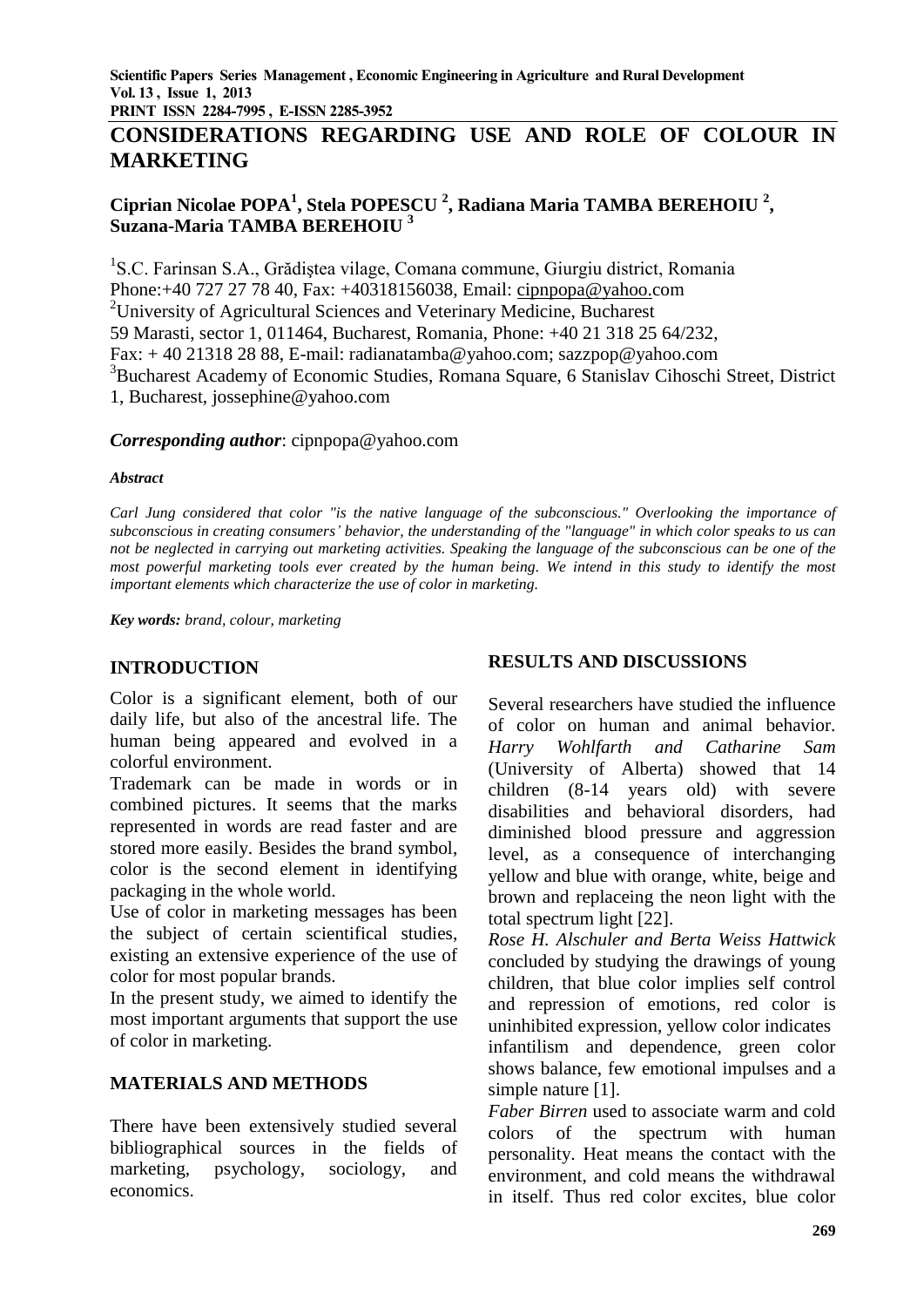**PRINT ISSN 2284-7995 , E-ISSN 2285-3952** 

calms. Also, complementarity exists on the physical and physiological level. Red color increases blood pressure, stimulates the nervous system, while green and blue colors relaxe [4,5].

*Jaensch* shows that people are classified into two categories, namely: more sensitive to hot end of the spectrum and less sensitive to the cold end [19].

The identity of a brand is fixed in memory by associative mechanisms. This is evident in global companies: British Petroleum (green), Hershey's Chocolate (brown), Cadburys Chocolate (purple), Kodak (yellow), Coca Cola (red), Tide (orange) and John Deere (green) (Figure 1).



Fig. 1 The color in the identitity of some global brands

Emotions generated by the symbolism of colors are different in different populations and cultures. It is necessary a careful analysis of the attitudes of the target audience at the beginning of any construction based on color marketing. A publication from the year 2000 revealed the perception method of color in different countries and cultures. It has been pointed out that blue is the favorite in 5 of 8 countries, while in the other three countries, blue is on second place [17].

Another example shows that white color symbolizes mourning in Eastern Asia, but happiness and purity in Australia, New Zealand and the U.S.

Blue is the most popular color in the U.S. and most often used by corporates. It is perceived as cold and demonic in Eastern Asia, as warm in the Netherlands, as cold in Sweden. Blue symbolizes death in Iran, purity in India. It shows femininity in Belgium and the Netherlands, but masculinity in Sweden and the USA [17].

There are two schools with separate views, on the reaction of human behavior on color. The first, represented by *Humphrey* (1976) and

*Grossman* (1999), argues that reactions to colors are instinctual. The second school argues that the reaction to color is related to associative learning [17].

Other studies have shown that demographic factors such as age, sex, ethnic origin, must be taken into consideration regarding the communication through color .

The colors and contrasts decrease in intensity in the areas with very bright sun. For example, people living at the equator have a better sight, due to a larger number of rod cells on retina. These people have an increased intraocular yellow pigment, resulting in a reduced power of differentiating the color shades (reduced blue color perception). Populations from northern latitudes, where light is less reflected directly, have a better color acuity. It can be explained psychologically why different populations respond differently to stimulation by color.

Color is present everywhere and becomes a source of information. People interact with people and objects in approx. 90 seconds, 62- 90% of this process being based solely on color. So, use of color can contribute not only to differentiate brands, but also influences buyer's feelings (positively or negatively) and finally the buyer's attitude towards the product. It is necessary for managers to understand the importance of color in marketing, as feelings and moods are unstable and color plays an important role in shaping attitudes [18].

The Seoul International Color Expo 2004 secretary emphasized that 92.6% of buyers consider color as the most important, when purchasing a product. Only 5.6% of the questioned people considered sense of touch as most important, and 0.9% smell as the most important factor. In assessing the importance of color to purchase, 84.7% respondents considered that color is more important than 50% [25].

The **Henley Centre** researches suggest that 73% of the product purchase decision takes place in the store, and a study of the University of Loyola (Maryland) showed that color determines brand recognition by 80%.

Color improves the marketing object activity and influences the behavior of target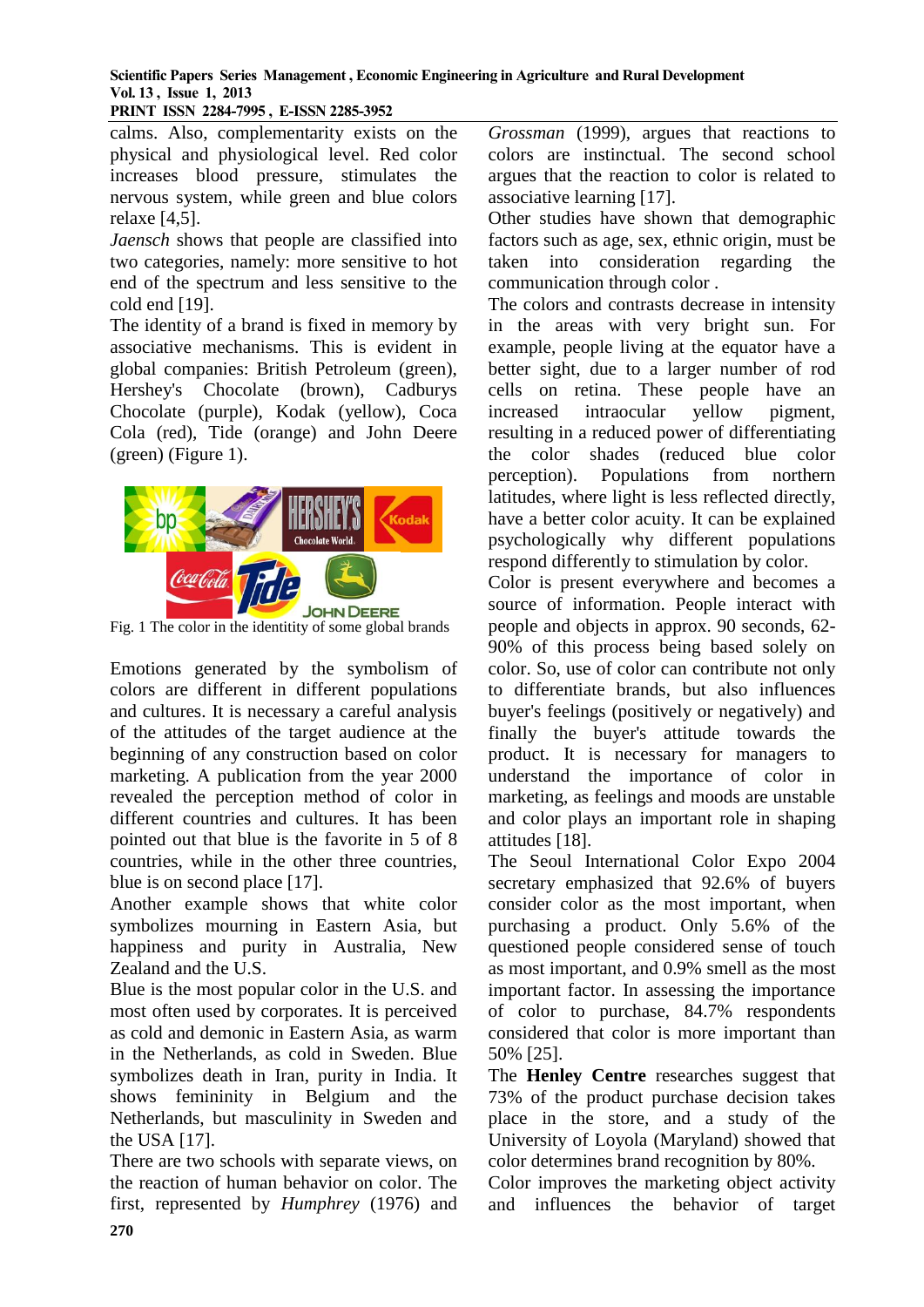**PRINT ISSN 2284-7995 , E-ISSN 2285-3952** 

audiences. For example, many fast food restaurants are decorated in vivid shades of red and orange, which encourage food consumption rapidly, by increasing consumers' local transit. Intense red and black colors are also used in websites' design for adults, because they have erotic connotations and stimulate sexuality. Sites and books for children are constructed with blocks with bright primary colors. Children respond better to them, than in case of using color mixtures.

The University of British Columbia study on 600 subjects showed that red color helps increasing attention at work, while blue enhances creativity. The red group responded better on tests of "attention" and the blue group subjects responded better to " creativity and imagination tests ".

However, the association of colors with a certain meaning can not be standardized. In general, communities react differently to a particular color, based on the cultural experiences. Also, everybody has a personal attitude towards color. For example, choosing the makeup color depends on skin tone. Darkskinned people prefer bright and warm lipstick colors and those with light skin prefer softer colors. High tech products (MP3 players, mobile phones, consoles etc) are more attractive in fancy colors. The living standard may influence the preference for a color: bright colors attract low-income shoppers, while high income earners prefer more sober colors. Observation is applied in the SEB marketing strategy (Rowenta, Moulinex and SEB).

The beverages packed in red glass can make a brand stronger than blue packaging, and elder people prefer more sober colors. Thus, mineral water brand " *Badoit* " (owned by **Danone**) was launched in the new red bottles in 2004, in France. This color was completely new, unusual for mineral water market. Use of red color attracted young consumers, who were searching the original. Sales increased in the following six months, reaching the market share of 3%.

According to Marc Jacheet, director of the aerated waters department, quoted by Capital France, the red color of the glass container Badoit was validated after a year of testing on consumers in stores. Red color evokes the power of bubbles and gives a slightly transgressive imagine [3].

Other studies emphasized the effect of colors on consumers' behavior. Those who buy on impulse respond well to red, orange, black and royal blue. Buyers purchasing after a plan and a budget respond best to pink, turquoise, light blue and navy. Traditionalists respond well to pastels: pink, blue skies.

**Jaguar** site is based on silver (prestige) and black (sophistication). The market of the firm is oriented towards high-income and great itself image people, seeking for a vehicle to provide prestige to them [24].

Color influences brand identity in many ways. Thus, we have seen phenomenal success of **Heinz EZ Squirt Blastin 'Green** ketchup, ie more than 10 million doses sold in the first seven months from the day of changing the color of the packaging, and sales of 23 million dollars. An interesting case is that of **Apple Computer**, which introduced color on a market where it was not used. Selling colorful **iMac** computers has led to a renewed brand, which had already suffered losses of \$ 1.8 billion in two years.

Colored ads are 42% more read than black and white ads [21].

Color can increase the number of readers by 40%, learning ability from 55 to 78% and comprehension by 73% [8, 10, 6].

Tests have shown that black and white images can sustain interest for less than two-thirds of a second, while colored images can retain attention for two seconds or more. People can not process visually each object in their visual field. For this reason, the color can also be used to highlight a particular product.

A study made by **Xerox Corporation** revealed that 92% of respondents think that the presence of color determines the quality of an image to impress, 90% think that color can attract new customers, 90% think that the audience remembers best color presentations and documents, 83 % that color gives an appearance of success.

Every year, **Cooper Marketing Group** leads a national research in the United States on the colors preferred by American consumers, and sells the results to manufacturers and retailers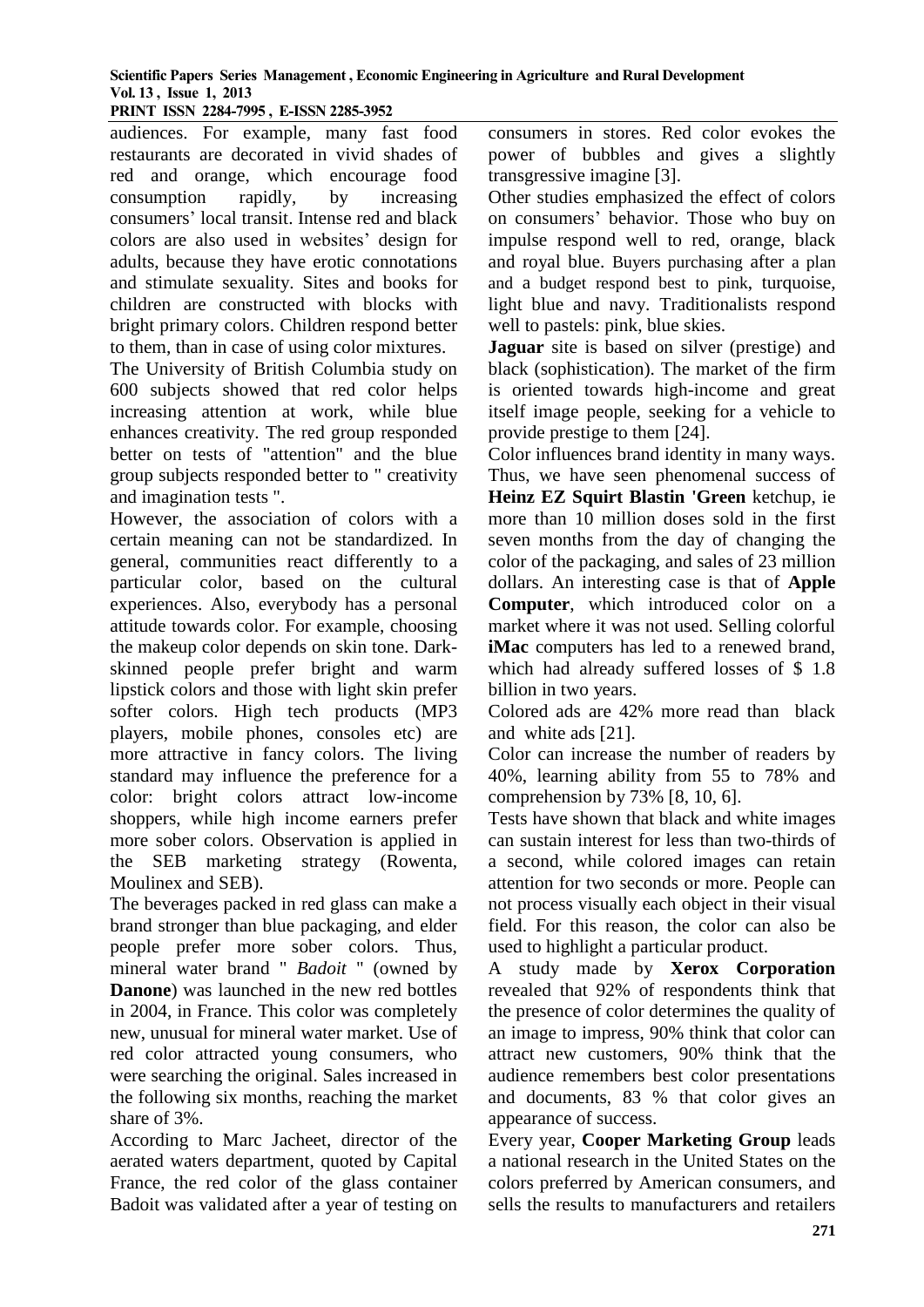**PRINT ISSN 2284-7995 , E-ISSN 2285-3952** 

of clothing, automobile manufacturers or producers of household furniture.

This study involved 400 000 people, from a representative sample of the U.S. population. Consumers should answer different questions about preference for colors, such as: "What color is the car you want to buy?", "What is the color of clothing that you like to wear?" etc. Results obtained by **Cooper Marketing Group** allowed the classification of consumers into three categories, named "color lifestyle groups". The first category, called "*The Color Forward group*" includes progressive-minded consumers who want to try everything that is new and are prepared to spend more money for this. This group is dominated by women under 30 or over 50, men under 30 years, urban population, and impulsive buyers who earn less than 35,000 dollars per year.

The second group "*The Color Prudent group*" consists of people who buy a new color only after it has been tested by their entourage. They frequently consider the product quality before color. This group generally consists of men and women aged between 30 and 50 years of pre-urban environment, attentive and caring buyers, who earn over \$ 50,000 per year.

The third group (*The Color Loyal Group*) acquires "safe" colors, validated their experience of life: blue, gray, black colors rather than "trendy". This group includes men over 60 years of pre-urban or rural areas, people who dislike shopping [11]. When manufacturers decide the color chosen for a particular product, they must first analyze the group to which the color is addressed. Marketing Cooper concluded that the first group (Color Forward) is the smallest and also the most influential group of consumers. Prudent buyers group is the largest segment of consumers, while those loyal group is characterized as "small and predictable" [20].

Public preferences about a particular color can be correlated with the events that marked it. *Piirto and Montague* (1997**)** consider that wearing metallic fabrics, specific to disco generation, were due mainly to the publicity generated by the exhibition dedicated to the artifacts of the Tutankamon pharaoh, which was hosted between 1976 and 1979 by The Metropolitan Art Museum, exhibition visited by over eight million people, as Wikipedia [23].

Black color's popularity in the 80s was influenced by the personality of Villain and Darth Vader in "Star Wars" and green, another popular color in those years, was maintained in trend by the environmental concerns which have began to emphasize at that time [26]. Periods of economic growth or recession influence people masses attitudes towards black. Economic growth leads to an increased appetite for "trendy" colors, while the recession makes people more lonely, withdrawn, inclined to classic colors (blue, gray, black) [7].

*B.J. Eichorn*, president of **BJ's Lifecode Merchandising** had to consider how to decorate two bowling alleys, in a specific location. She noticed that most customers who used the two tracks could be divided into two categories: those who belonged among workers and considered this work to be very serious, and those who belonged to the higher income class, who were playing bowling only for pleasure, relaxation and exercise.

Then she redecorated one of the tracks with triangles (suggesting energy) and used specific colors to southwestern U.S. (peach, green) and the other with curved style 'Art Deco', using complex color schemes. After this redecoration revenues for both tracks have soared.

Children tend to respond more directly to color than adults. For most children, the color of food is even more important than taste. *Dave Siegal*, general manager of **Small Talk**, a research company in Cincinnati, Ohio, said in 1991: "Children love neon colors, green and yellow topping the list". Siegal assigned children's preference for green-neon color to a popular show for kids in America (Nickelodeon's) [7].

Sometimes not only color helped creating a successful product, but also the name. Renaming the color of "off white" in "ancient silk" resulted in doubling sales for a paint company. A name such as yellow-sulfur is clearly disgraceful and uncommercial, while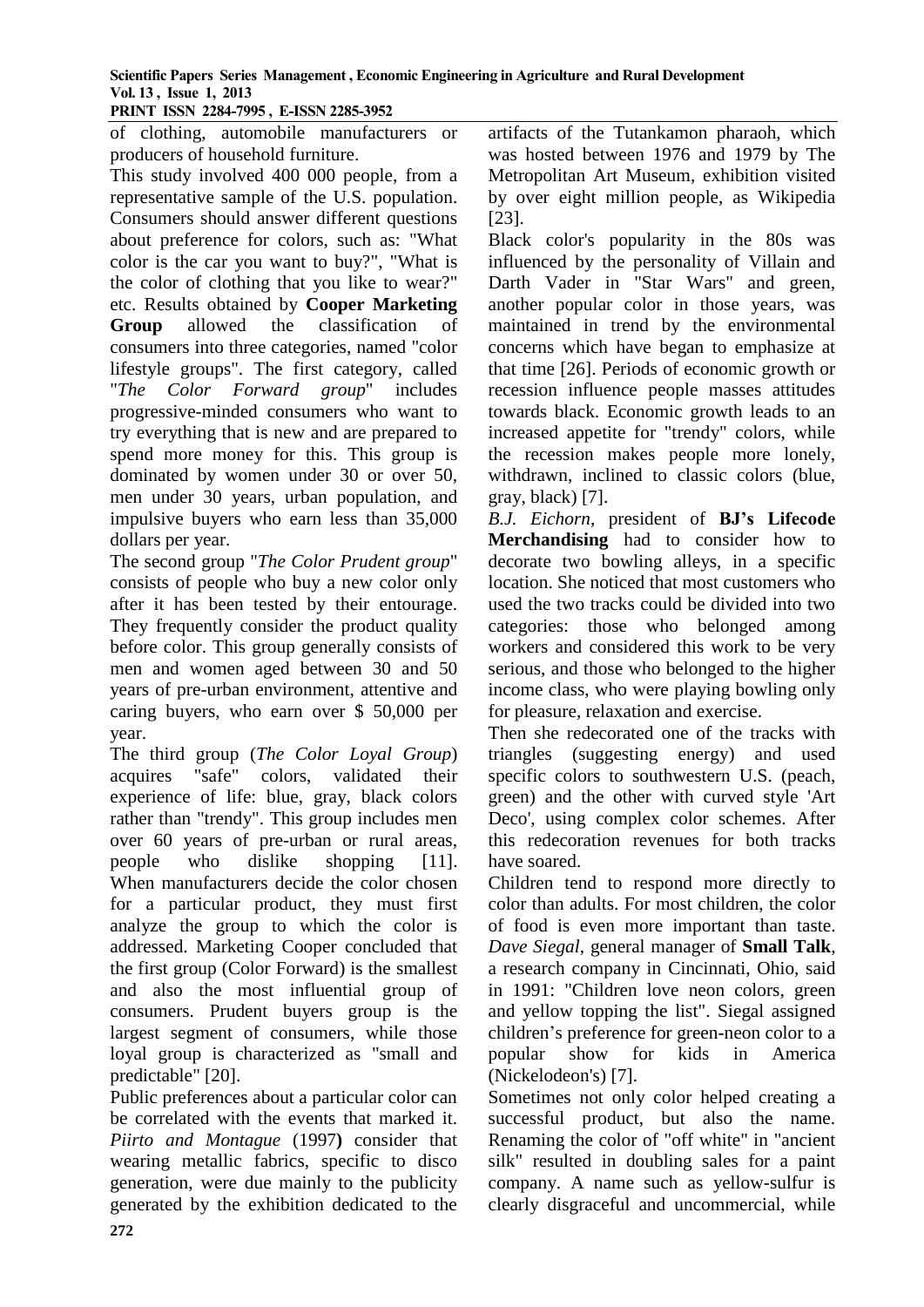**PRINT ISSN 2284-7995 , E-ISSN 2285-3952** 

the association of this with egg yoke, canaries' color, or citrine can bring great benefits. *Leatrice Eiseman*, color specialist designer and director of the **Paton Color Institute**, says that "when you name a color, you should choose something romantic. It is not the same thing to tell someone that you painted your room in 36485 color or to tell you painted it pink "angel wings" [9].

**Ripolin** paint manufacturer ranked in two years, 200 references to his products, not after use (bathrooms, rooms, etc.), but after their effects on customers. The main range of paints of the company, baptized *Colorterapia*, includes 7 parts: from the "moderate" - shades of green, and "tonic" (shades of yellow), to "soothing", characterized by dark red or pale pink tones. The concept of "caught" and brand awareness increased from 28% to 34% in a few months, amounting to today 11% of the french market<sup>7</sup>. Company officials concluded after this experience was that crisp, bright colors are sold best.

The importance of color in building brand identity led to specific enforcement of trademark protection. Registration of colors as own brand color is however difficult. Companies must be able to prove that it is different in relation to the original commodity. Some colors, such as those used to mark certain drugs, can not be recorded.

For a color to be "profitable" in financial terms, it should not have any connection with the recognized characteristics of the product. It could not record yellow color for banana juice, or red color for tomato juice because it had nothing distinctive. Instead, promoting purple color for **Cadbury**, which does not remind anything about the product origin or quality, requires a substantial financial effort to create a link in consumer's minds between chocolate and lilac color. At that time the color becomes profitable, and also becomes a right to be defended. "[9].

The best color for a product cannot always be easily identified. In 1950, **Procter & Gamble**, manufacturer of detergent "**Cheer**" decided to introduce splashes of color in detergent. There have been produced several boxes of detergent stained red, blue or yellow. Consumers reported that detergent with

yellow spots did not clean enough the clothes; some consumers even stated that detergent with red spots destroys laundry.

Detergent with blue spots was the only one who has been associated with a high cleaning capacity. Blue stained detergent helped "**Cheer**" to become one of the brands with the highest life expectancy on the market [7].

Assigning a color to a particular product is always doomed to success. If **Blu Pepsi** became notorious, blue soda bottle is a resounding failure of the company in Romania. It is not singular, however: **Nestle** made a wrong choice five years ago with yogurt or *LC1*, created to compete *Bio* from **Danone** and presented in a gray metallic glass. "Many consumers have assimilated the product to a medicine". *Brice Auckenthaler* from marketing consultancies **Experts Consulting** explained this situation in 2005,. Each color has its own symbolism and can not be used randomly, or applied to any product. Ketchup, for example, is associated with the red color of tomatoes. A record that **Heinz** has understood quite late. His green Ketchup, proved successful in the U.S., launched in Europe in 2001, did not work. Similarly, Romanians refused ketchup from Tommy [3]. Basically, color in shops identifies flavors, brands or products: green suggests the pine for a detergent; as for a toothpaste, green suggests the minty effect, white suggests no additives, red is associated with cherries, strawberries and apples. Brown and gray are less used like they are, as they are considered depressing and somber, but in addition to red can give a sense of weight and strength, attracting strong and stable customers. Certain colors can convey a message of strength and confidence (burgundy, light blue, purple, pearl) [16].

# **CONCLUSIONS**

**1.** The emotional effect generated by color symbolism varies significantly between populations and cultures, depending on demographic factors such as age, gender and ethnicity. It requires a careful analysis of public attitudes toward color target in the